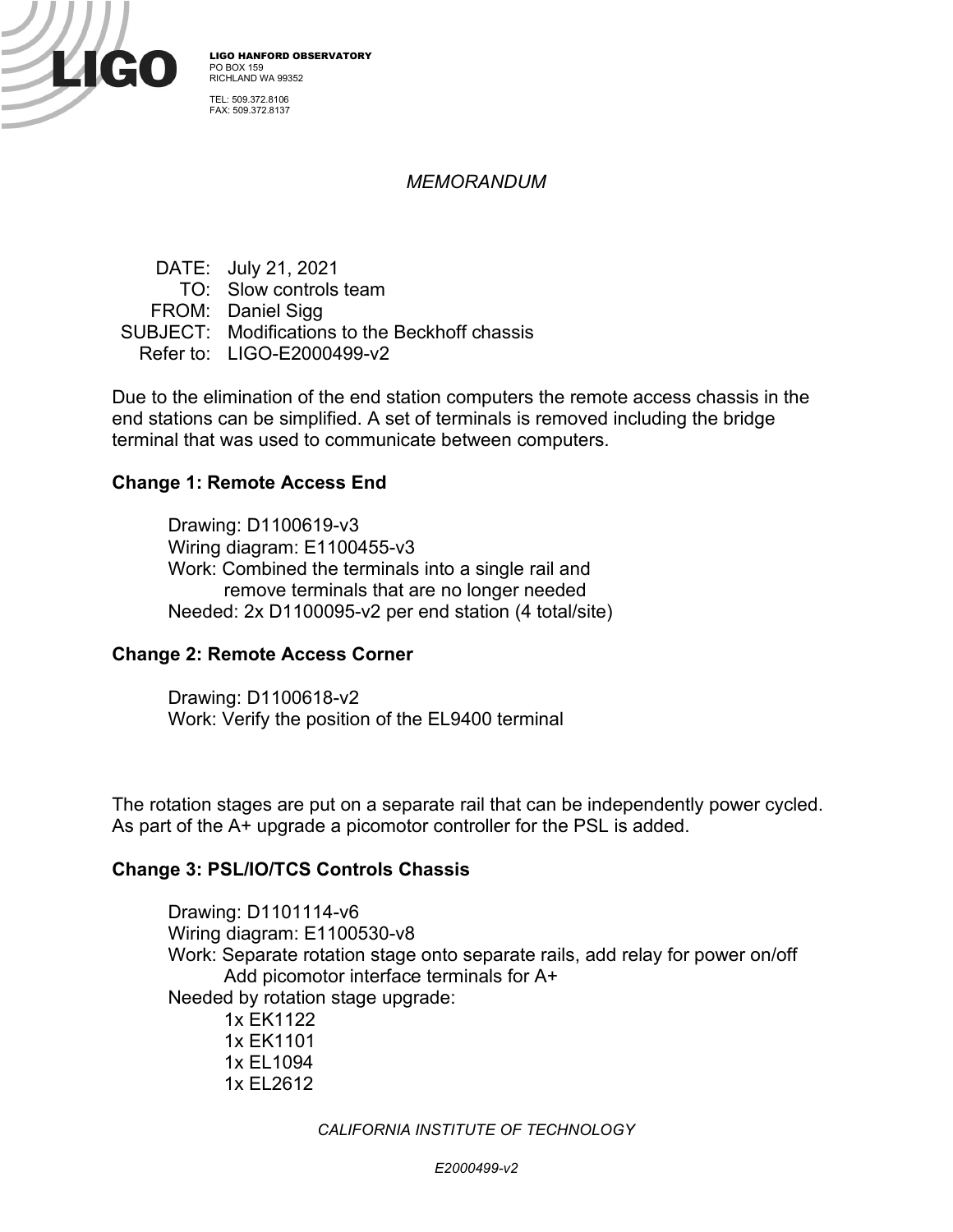

Needed by A+ upgrade: 1x D2000017-v1 (superseded by version 2) 2x D1100419-v3 1x EL9410 1x EL3102 1x EL1014 1x EL1872 1x EL2872

Controls and readbacks for the T-SAMS and the P-SAMS are needed for A+.

## **Change 4: PSL/IO/TCS Controls Chassis**

Drawing: D1101114-v7 Wiring diagram: E1100530-v9 Work: Add terminals for a new middle rail for the P-SAMS Add terminals to the end of the right rail for the T-SAMS Needed for the new middle rail: 1x D2000017-v2 2x D0902567-v1 1x EK1100 4x EL3104 1x EL9190 1x EL9011 Needed for the right rail upgrade: 2x D0902568-v1 1x EL9410 2x EL3104 2x EL3692 1x EL4132

*CALIFORNIA INSTITUTE OF TECHNOLOGY*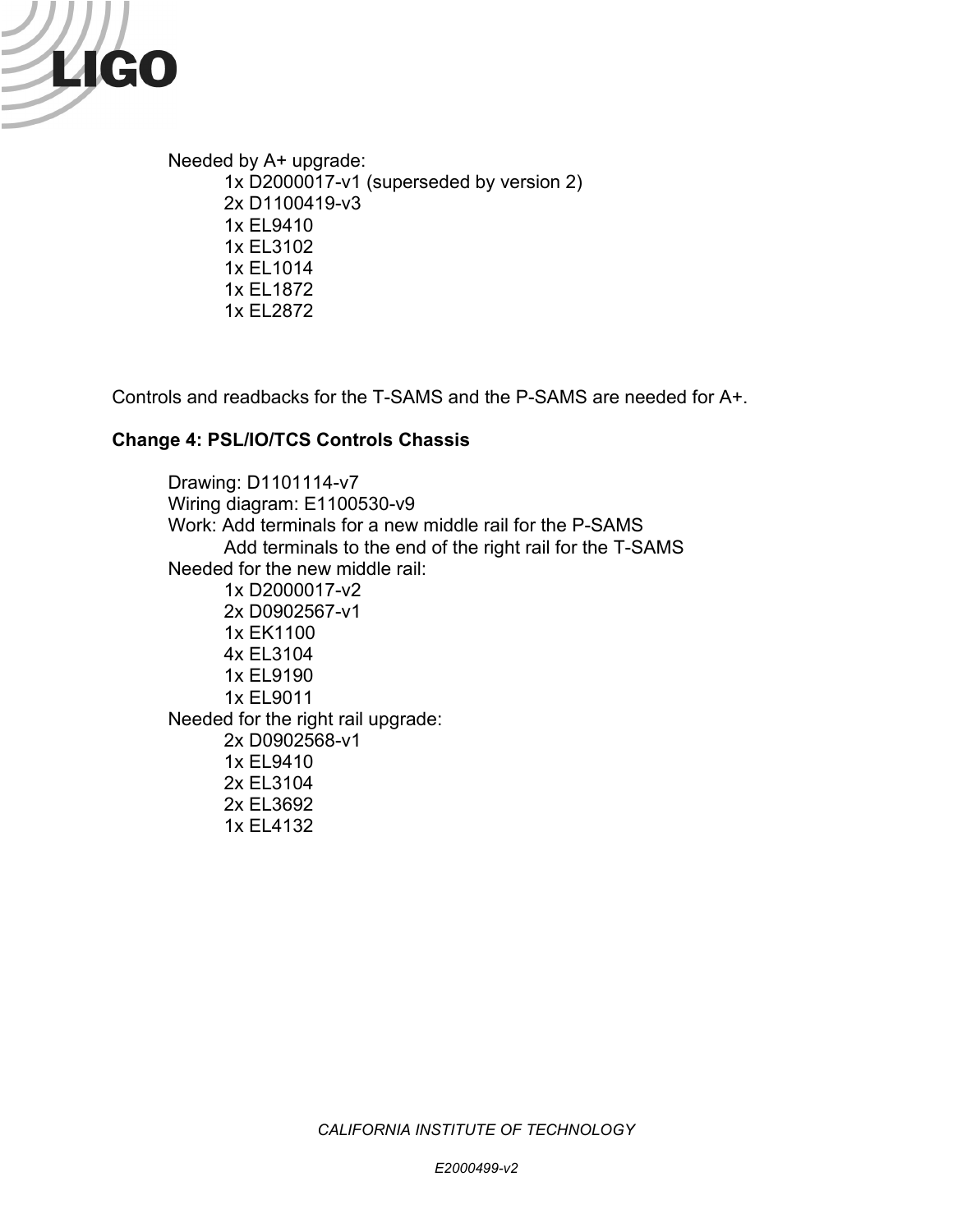

Additional picomotor controller interfaces are added to the corner chassis 2 for A+.

# **Change 5: EtherCAT Corner 2**

Drawing: D1100680-v3 Wiring diagram: E1101126-v3 Work: Add 3 picomotor controller interfaces Needed by A+ upgrade: 1x D1102268-v2 1x EL9410 3x EL3102 3x EL1014 3x EL1872 3x EL2872 1x D1100419-v3

The EtherCAT chassis near HAM8 may require picomotor controllers as well.

Needed by A+ upgrade: 2x D1100419-v3

Two sets of controls for the AM modulated AOM amplifiers are added to the EtherCAT chassis squeezer 3 for A+. Also, added are interfaces for the DC PD concentrator 9 and an additional auxiliary concentrator 1.

## **Change 6: EtherCAT Squeezer 3**

Drawing: D1600509-v4 Wiring diagram: E1600386-v4 Work: Add controls for an AM modulated AOM amplifiers to the middle rail Add a new right rail for another AM modulated AOM amplifiers, and the two new concentrators. Needed by A+ upgrade for the middle rail: 1x D1700036-v2 1x D0902569-v1 1x Omron S82S-7305 1x EL9410 1x EL3104 1x EL4134 1x EL1124 4x EL2124